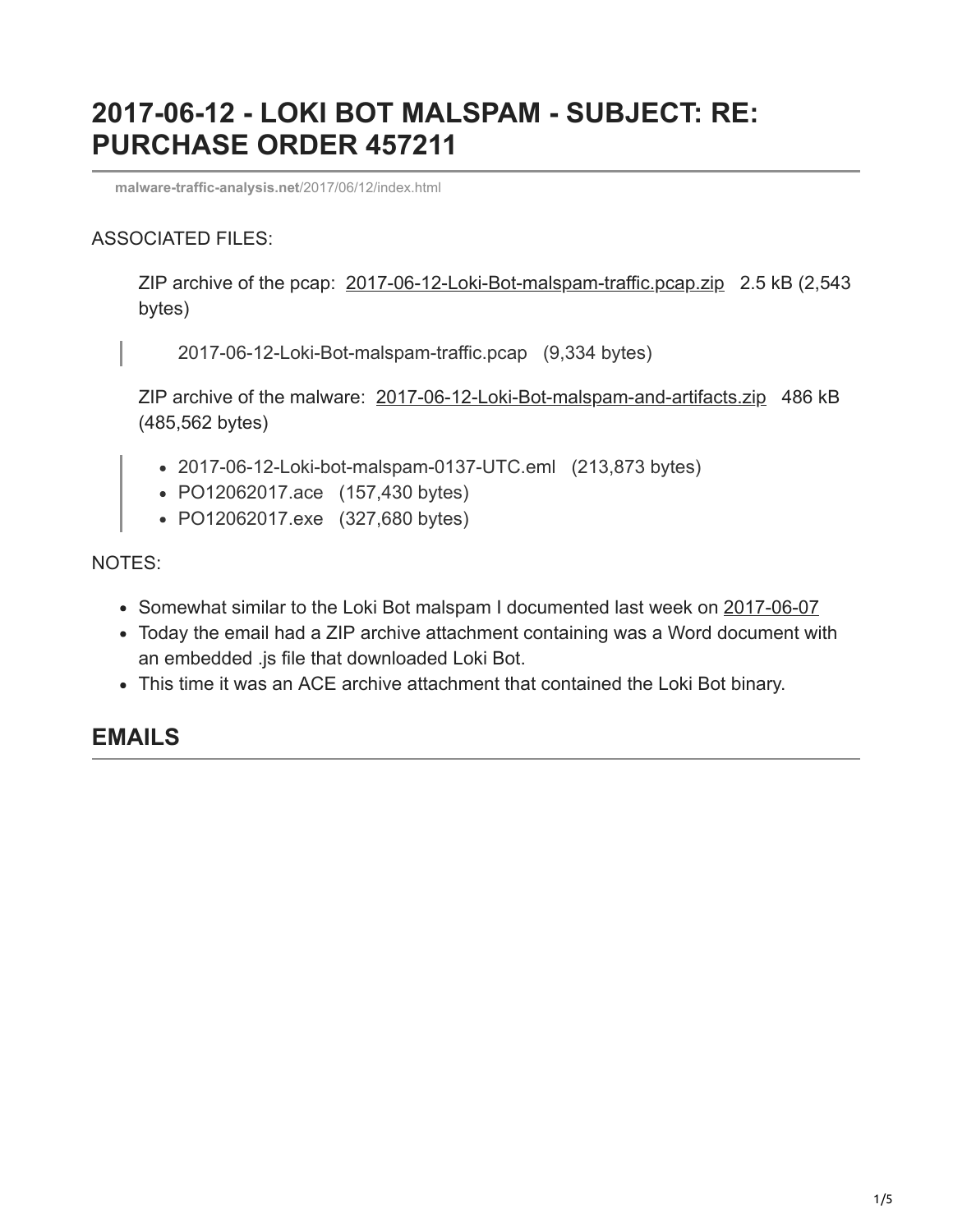| E.<br>Re: PURCHASE ORDER 457211 - Mozilla Thunderbird                                                               |                                                                |  |  |  |  |  |  |
|---------------------------------------------------------------------------------------------------------------------|----------------------------------------------------------------|--|--|--|--|--|--|
|                                                                                                                     | ♦ Reply    ♦ Reply All   ▼    ♦ Forward<br>More $\overline{ }$ |  |  |  |  |  |  |
| From Amina Diab <dxboman@emirates.net.ae></dxboman@emirates.net.ae>                                                 |                                                                |  |  |  |  |  |  |
| Subject Re: PURCHASE ORDER 457211                                                                                   | Date Mon, 12 Jun 2017 01:37 UTC                                |  |  |  |  |  |  |
| To I                                                                                                                |                                                                |  |  |  |  |  |  |
| Sales:                                                                                                              |                                                                |  |  |  |  |  |  |
| Please quote 2000 pcs asap.<br>Awaiting for your feedback.                                                          |                                                                |  |  |  |  |  |  |
| Amina Diab                                                                                                          |                                                                |  |  |  |  |  |  |
| Dubai & Oman General Trading Co LLC<br>Suite $# 302 B$ , P 114 Building<br>P.O. Box - 28280<br>Deira, Dubai - UAE   |                                                                |  |  |  |  |  |  |
| Tel: + 9714 -2278910<br>Fax: + 9714-2278911<br>Email: dxboman@emirates.net.ae<br>Website: http://www.dubaioman.com/ |                                                                |  |  |  |  |  |  |
| 21 attachment: PO12062017.ace 154 KB<br>▽                                                                           | $\bigstar$ Save                                                |  |  |  |  |  |  |
| PO12062017.ace 154 KB                                                                                               |                                                                |  |  |  |  |  |  |

*Shown above: Screen shot from the email.*

#### EMAIL HEADERS:

- Date: Monday 2017-06-12 at 01:37 UTC
- From: "Amina Diab" <dxboman@emirates.net.ae>
- Subject: Re: PURCHASE ORDER 457211
- Attachment: PO12062017.ace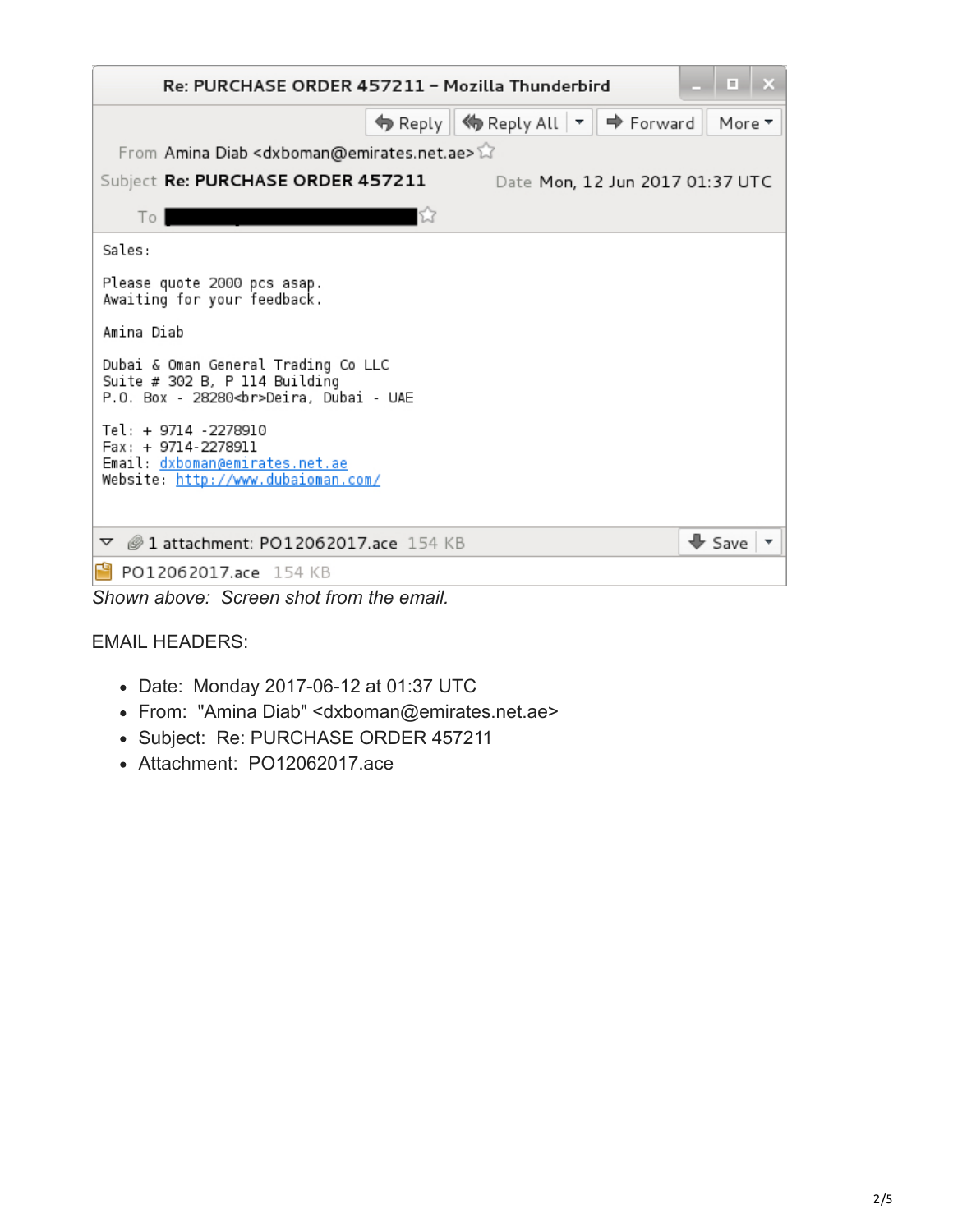|             |                              | X<br>PO12062017.exe Properties<br>General   Compatibility   Security   Details   Previous Versions |                                            |       |  |
|-------------|------------------------------|----------------------------------------------------------------------------------------------------|--------------------------------------------|-------|--|
| PO12062017. | PO12062017.                  |                                                                                                    |                                            |       |  |
| ace         | exe                          | Property                                                                                           | Value                                      |       |  |
|             |                              | Description                                                                                        |                                            |       |  |
|             |                              | File description                                                                                   |                                            |       |  |
|             |                              | Type<br>File version                                                                               | Application<br>2.0.0.4                     |       |  |
|             |                              | Product name                                                                                       | CamStudio Open Source Dev Team             |       |  |
|             |                              | <b>Product version</b>                                                                             | 2.00.0004                                  |       |  |
|             |                              | Copyright<br><b>Size</b>                                                                           | 320 KB                                     |       |  |
|             |                              | Date modified                                                                                      | 6/12/2017 1:40 AM                          |       |  |
|             |                              | Language                                                                                           | English (United States)                    |       |  |
|             | Original filename Cilosi.exe |                                                                                                    |                                            |       |  |
|             |                              |                                                                                                    | Remove Properties and Personal Information |       |  |
|             |                              |                                                                                                    | OK<br>Cancel                               | Apply |  |

*Shown above: Malicious executable in ACE archive from the malspam.*

### **TRAFFIC**

| Filter: http.request |             |      |             | Expression Clear Apply Save Filter Filter Filt  |
|----------------------|-------------|------|-------------|-------------------------------------------------|
| Date/Time            | Dst         | port | Host        | Info                                            |
| 2017 06 12 02:36:04  | 192.99.2.94 | 80   | 192.99.2.94 | POST /~sadrenam/mmt/Panel/five/fre.php HTTP/1.0 |
| 2017-06-12 02:36:04  | 192.99.2.94 | 80   | 192.99.2.94 | POST /~sadrenam/mmt/Panel/five/fre.php HTTP/1.0 |
| 2017 06 12 02:36:04  | 192.99.2.94 | 80   | 192.99.2.94 | POST /~sadrenam/mmt/Panel/five/fre.php HTTP/1.0 |
| 2017-06-12 02:37:05  | 192.99.2.94 | 80   | 192.99.2.94 | POST /~sadrenam/mmt/Panel/five/fre.php HTTP/1.0 |
| 2017-06-12 02:38:05  | 192.99.2.94 | 80   | 192.99.2.94 | POST /~sadrenam/mmt/Panel/five/fre.php HTTP/1.0 |
| 2017 06 12 02:39:06  | 192.99.2.94 | 80   | 192.99.2.94 | POST /~sadrenam/mmt/Panel/five/fre.php HTTP/1.0 |

*Shown above: Traffic from the infection filtered in Wireshark.*

ASSOCIATED DOMAINS:

192.99.2.94 port 80 - **192.99.2.94** - POST /~sadrenam/mmt/Panel/five/fre.php

### **FILE HASHES**

ACE ARCHIVE FROM THE EMAIL:

SHA256 hash: 42306a26580cf29068f1a716aaa61d1a4921b2206f3e8234d86d6fcc607d7be8 File size: 157,430 bytes File name: PO12062017.ace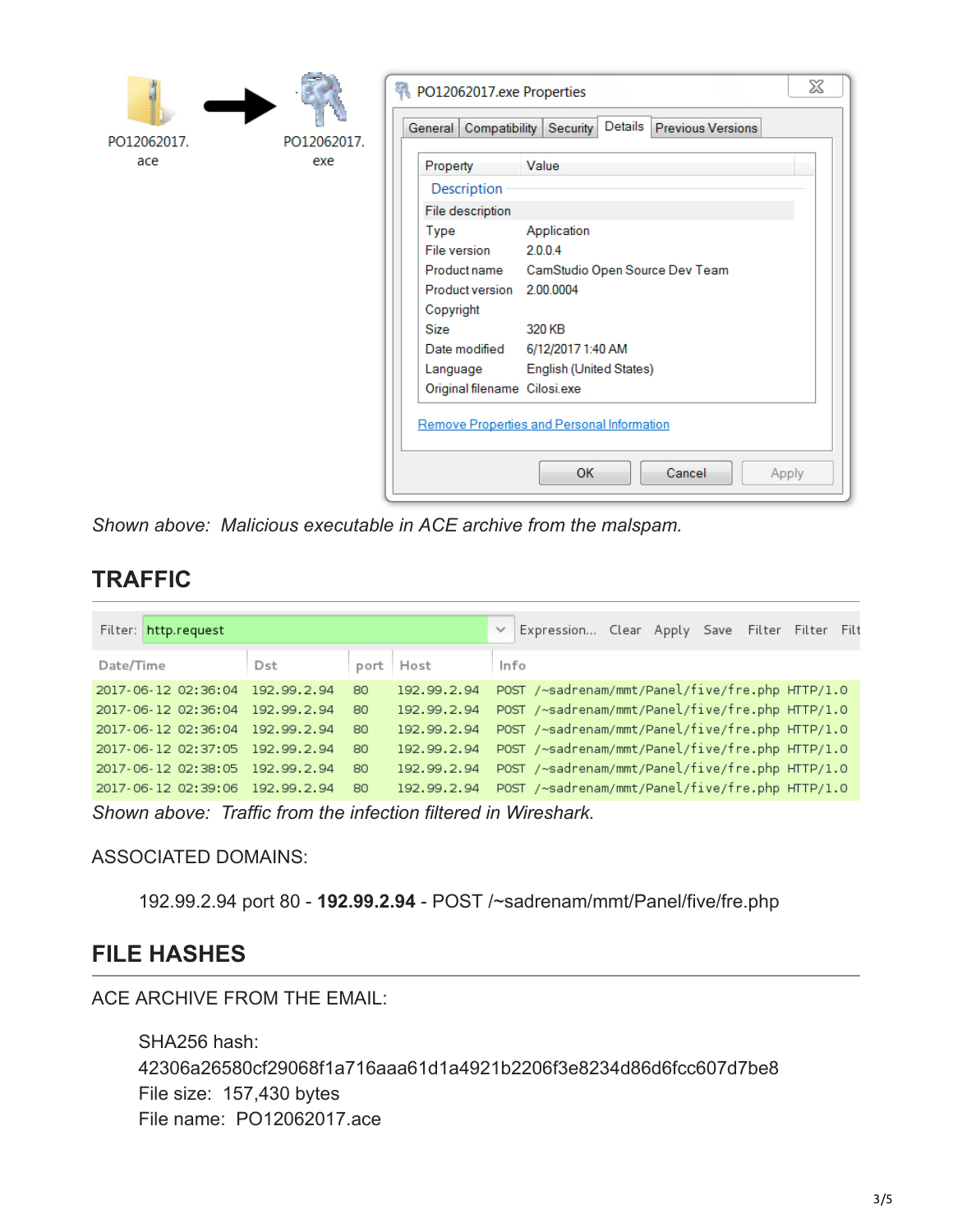#### MALICIOUS BINARY EXTRACTED FROM THE ACE ARCHIVE (LOKI BOT):

SHA256 hash: 7e9c05cff0e0ac10640100c801c3f56470fb6166bbf4e67fa28c63af683458e4 File size: 327,680 bytes File name: PO12062017.exe File location on the infected host: C:\Users\ [username]\AppData\Roaming\subfolder\filename.exe

SUSPICIOUS FILE NOTED ON THE INFECTED HOST:

SHA256 hash:

```
121118a0f5e0e8c933efd28c9901e54e42792619a8a3a6d11e1f0025a7324bc2
File location: C:\Users\[username]\AppData\Roaming\C72387\7571BA.exe
File size: 20,992 bytes
```
File description: Appears to be a legitimate Microsoft file named svchost.exe

## **IMAGES**



*Shown above: Updated Windows registry with the same file as last time.*

### **FINAL NOTES**

Once again, here are the associated files: